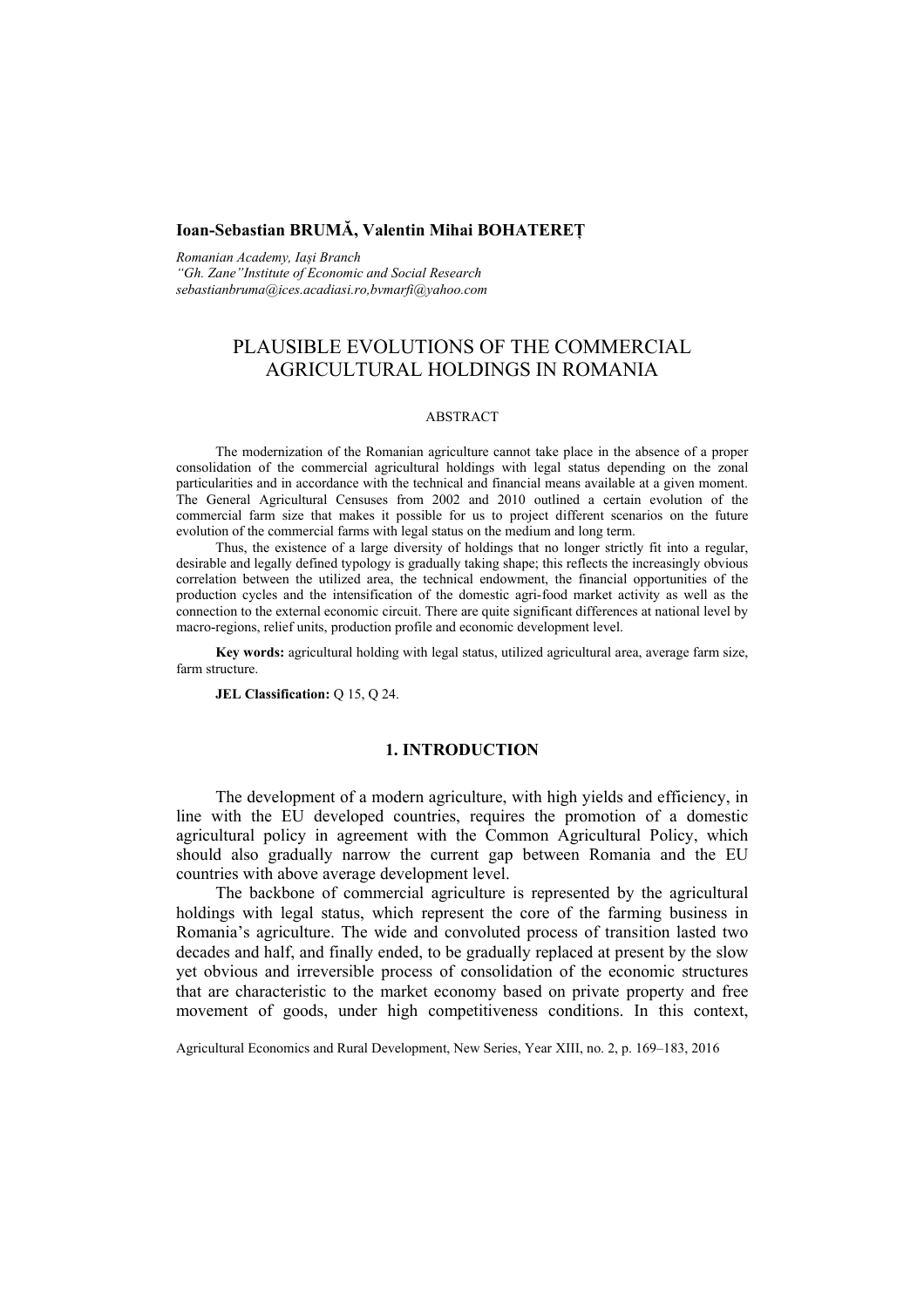Romania's agriculture has benefited from developmental respite by taking exploratory steps into the structures of viable agricultural holdings, some of them even highly performant, comparable to the Community average.

In terms of information, we benefit from statistical data, in absolute or average values, which can direct us to false premises in the analysis and projection of certain development directions of the commercial agricultural holdings. We take into consideration the fact that the agricultural holdings with legal status consists of a plurality of holding types. Thus, in agreement with the General Agricultural Census of 2010, we can identify the following: autonomous regies; agricultural associations; majority state-owned or majority private-owned commercial companies; institutes, agricultural research units and school units; local councils-town halls; other public institutions; cooperative units and other types (foundations, religious settlements, other types of schools, etc.). This wide range of agricultural holdings with legal status conceals the real size (either total or average) of commercial agricultural holdings consisting only of a part of the above-listed holdings, as the difference represented about 36% of the area of the agricultural holdings with legal status in 2010. This fact erroneously increases by one-third the utilized agricultural area of the commercial agricultural holdings. At the same time, the share of the agricultural areas utilized by these decreased from 44% to 28% at national level, which fundamentally has changed the importance of the commercial agricultural holdings, which use 16% of the country's utilized agricultural area for non-commercial purposes without direct effects upon the business community in the Romanian agriculture.

In another train of thoughts, it has been decided (on legal basis), to evaluate the economic farm size by calculating the SGM (standard gross margin) and ESU (European Size Unit) per unit of area and per animal head. It is quite a laborious calculation with different values each year, following the same methodology, but also with frequent procedural changes that are generated by new requirements, commonly set by NRDP 2007–2013 financing. Out of this reason, the most elementary assessment of a holding potential is determined by the farm size expressed in area, by agricultural use categories, with average soil rating scores by each agricultural use in part. In this context, we provide a unit base for assessing both the physical size and the economic size of a holding.

As there are severe shortages regarding the implementation of the Romanian general cadastre and land registration system, as well as a faulty update system of the agrochemical and pedological mapping by each agricultural usage within homogenous ecological territories (HET), the HET average soil rating scores can be transferred to each registered cadastral body (and subsequently aggregated for the ownership titles) by agricultural usages, within the Zonal Urbanistic Plan (ZUP) and General Urbanistic Plan (GUP) for each locality, separated in incorporated and unincorporated areas. The presentation of a holding could have been briefly made by several key words: total areas, out of which agricultural areas, by agricultural land use categories, with average values of soil rating scores by each land use category, and pertaining to the incorporated or unincorporated areas of the respective village, by each locality in part.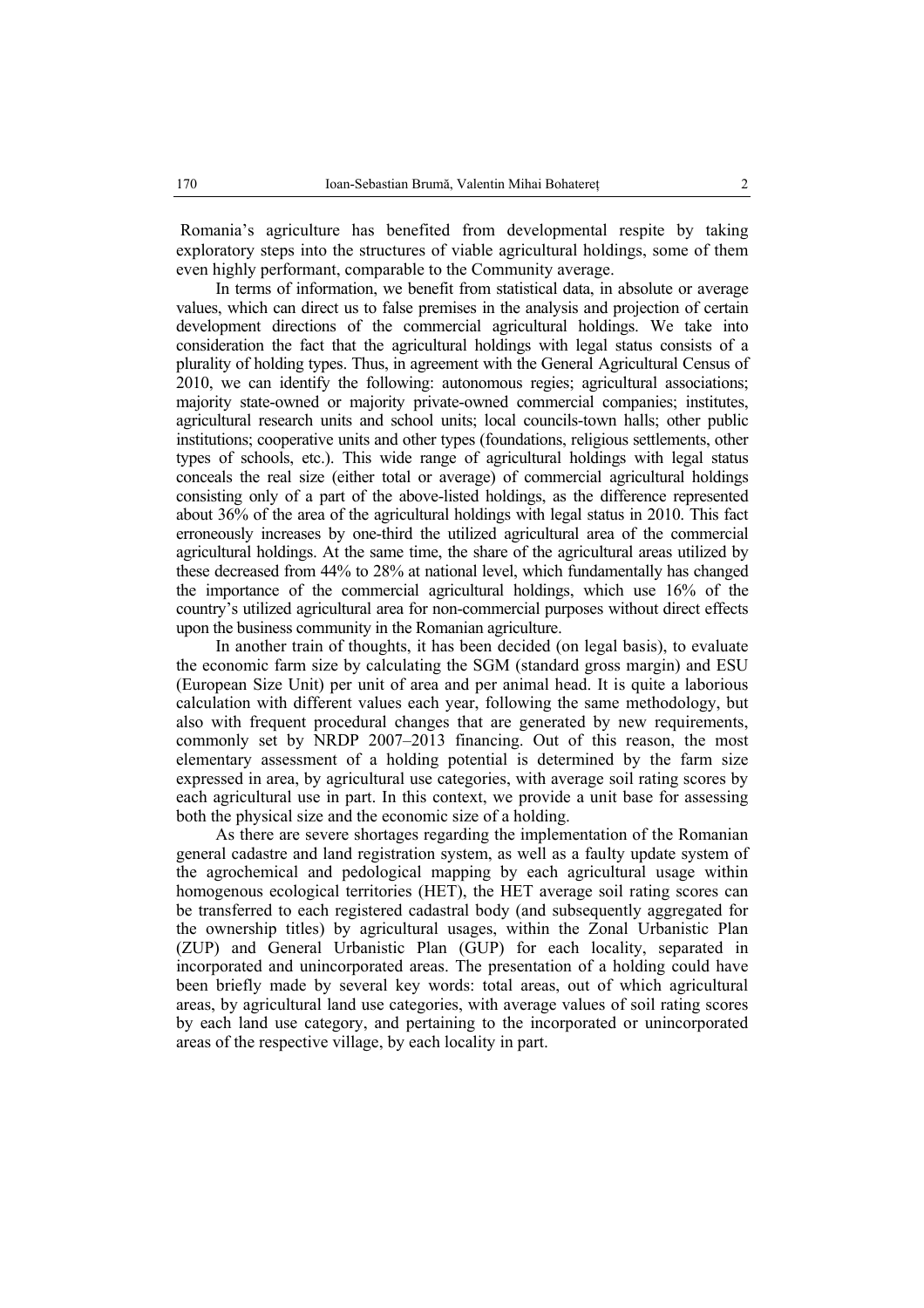Thus, the starting point would be a minimal unitary base for the assessment of agricultural holdings, as it is known that the available land area with the related agro-chemical and pedological potential by agricultural usages allows for an optimal crop structure by each holding, thus creating a rational balance between the agricultural usages and the optimum animal number, depending on the availabilities of land resources for animal feeding on the holding.

Obviously, the extremely high mobility and diversity of the typological variants of agricultural holdings, by agricultural activity type, crop specializations, animal production and mixed crop-animal productions, also influenced by the geographical and agro-climatic characteristics, by agricultural production zones, by natural favourability, as well as by the background of the business community where the holding is included, make us look cautiously at the amplification of the calculation methodologies through the multiplication of the processed indicators and intricacy of the computing models.

Out of previously mentioned reasons, we would like to promote a study on the commercial agricultural holdings only in terms of average total agricultural area and utilized agricultural area by holding, on the basis of information collected from the two General Agricultural Censuses from Romania, namely 2002 and 2010.

### **2. STATE OF KNOWLEDGE**

The average size of land properties and agricultural holdings has always been a topic of heated arguments and desired objectives of numerous institutions and organizations based on methodologies and mechanisms regulated by laws or by general/private regulatory measures. The fundamental element of the analysis is the size of land area into ownership, based on one or several ownership titles by different usages, different cadastral categories, within or outside the incorporated areas of localities and dispersed into one or several parcels. Concretely, by a unitary manner, aggregated by each land property, by each owner, each territorial administrative unit, each county in part, by regions of economic and social development at nationwide centralized level, we do not certainly know whether there is an accurate and constantly updated statistical database.

There are a few dissociated data flows that stock information at various levels:

– physical and legal entities who own land with or without ownership titles, with unregistered, partially registered or fully registered land;

– records from the agricultural registries of each territorial administrative unit;

– parallel records from statistical offices, agricultural offices, local or county public finance, the Agency for Payments and Interventions in Agriculture, etc.;

– records kept by the cadastral and land registration offices, the technical and juridical office of cadastral evidence of the land patrimony;

– accounting and patrimony records of the units with legal status;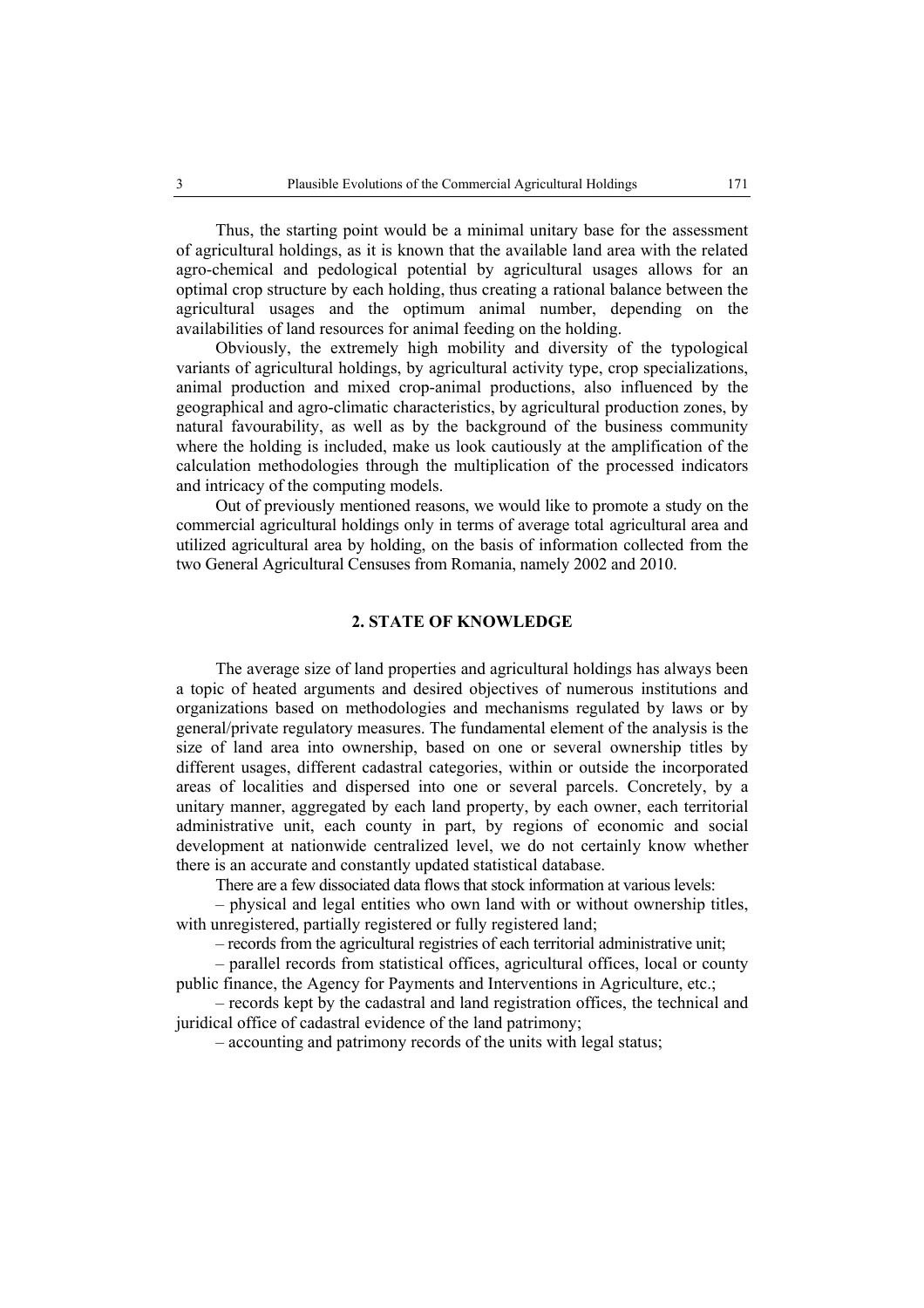– records of other ministerial, scientific and organizational institutions, departments;

– specialized cadastral works;

– military topography works;

– various electronic databases such as Eurostat, Faostat, TEMPO-online, etc.

Within such a wide range of records, it is most likely to appear great differences or data that cannot be comparable out of methodological, operational or scope reasons. From this point of view, it was agreed on merely using the data from the General Agricultural Censuses from Romania conducted in 2002 and 2010, studies that fully cover, in an exhaustive manner, the entire issue of the agricultural holdings and also provide minimum information on their number and size, even though, in terms of methodology, certain slight methodological changes have been actually produced, in the sense of improvements on the 2010 Census.

It is a surprising fact that, although these two monumental statistical studies (leaving aside their shortages) were published on-line, printed on paper and on magnetic support, they have been little processed; consequently, remarks on their outdated or even unreliable character have been often made, and other better information sources available were mentioned.

This is an absolutely wrong assumption. The scientific researchers in the first place, then other ministerial, administrative and operational structures ought to fully exploit the information deriving from the analysis of various aspects by aggregation levels (territorial administrative unit, county, development region, macroregion and country) in dynamics, in the time period 2002–2010, with the possibility of making predictions on the future evolution of certain phenomena of national or particular interest, based on real data.

From this point of view, the present study is an attempt to develop an analysis model for shaping the evolution of commercial farm size, specific to our country.

# **3. MATERIAL AND METHOD**

For the purpose of this study, we exclusively used the data provided by the results from the General Agricultural Censuses of Romania, conducted by the National Institute of Statistics in 2002 and 2010, published in the period 2004–2012. Only a few types of agricultural holdings with legal status were investigated, as representative commercial farms at national level, also differentiated by development regions. We also used a limited number of indicators, such as: number of holdings, total agricultural area, utilized agricultural area, and the index used was the average area of agricultural holding or the ratio between the two censuses situations, analyzed in dynamics.

The information made it possible to enlarge the study by size categories of holdings, sketching different evolution rates between censuses and in the future.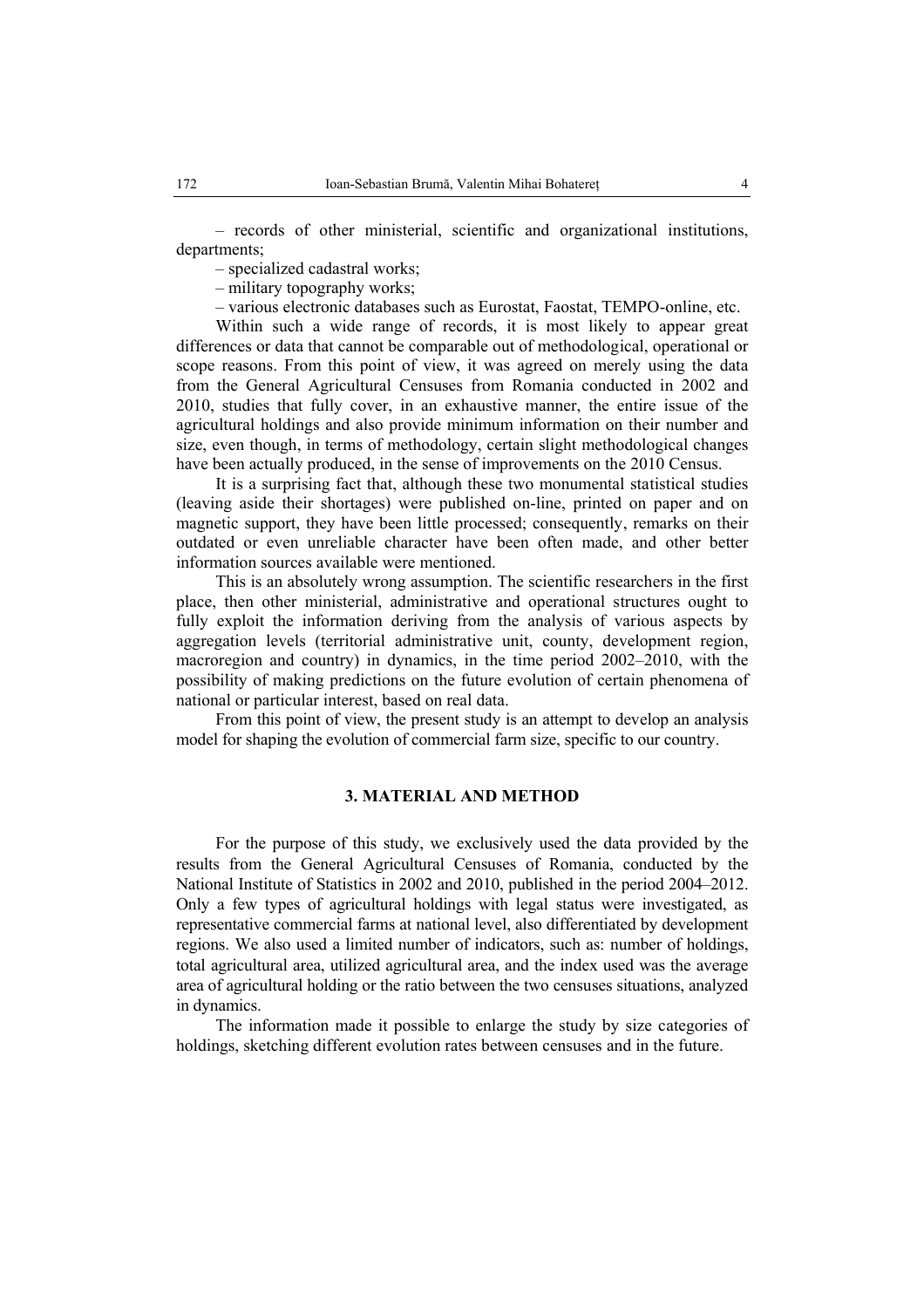Although there is complete information nationwide, coming from each territorial administrative unit, aggregated at county, regional, macro regional and national level, the study makes a comparative analysis of the evolutions only at regional and national level. A more complete study is going to be the subject of a subsequent and larger work that will attempt to identify the possible increasing potential of the average size of commercial agricultural holdings by counties.

To make a study at village or commune level is quite an impossible task, as a large commercial agricultural holding has both owned and attracted land areas (leased in land, land under concession system, etc.), which may be located in two or several communes, sometimes in neighbouring counties.

Therefore, the study has also a relative character, merely determined by the use of available data, identifying improvement possibilities of the methodology used for the next General Agricultural Census, an aspect that will be communicated to the institutions in charge. The study will also highlight these aspects.

# **4. RESULTS AND DISCUSSIONS**

This research paper aims to identify the average size of the commercial agricultural holdings, which is different from the average size of the agricultural holdings with legal status, in order to estimate, on one hand, the total agricultural area and the utilized agricultural area that is used in reality by the agricultural business community, with specificities by development regions; and on the other hand, to measure more accurately the change in the evolution trends of the average size of the commercial agricultural holding, in order to estimate plausible scenarios for future evolutions.

Since in terms of methodology there are some differences between the two censuses, we preferred to group the agricultural holdings with legal status in the year 2010, according to their juridical status, by groups of holdings, as they were previously enumerated in the 2002 Census. Thus, the commercial companies include the total of the two types, namely majority state-owned and majority private-owned; other types of agricultural holdings include (besides those already existing in the General Agricultural Census of 2010) institutions with legal status such as monasteries, churches, cloisters, non-agricultural schools or other nongovernmental organizations (foundations, non-profit associations, etc.) only if they carry out agricultural activities (GAC, 2010). To these, autonomous regies, institutes, research stations and school units (high-schools) were added, while in the category local councils/ town halls other public institutions were also included.

In terms of the number of agricultural holdings with legal status, we can notice an increase by 35% in 2010 as compared to 2002, the agricultural associations experienced an obvious decline by 39%, the cooperative units were down by 21.8%, while the number of commercial companies increased almost three times, from 6,138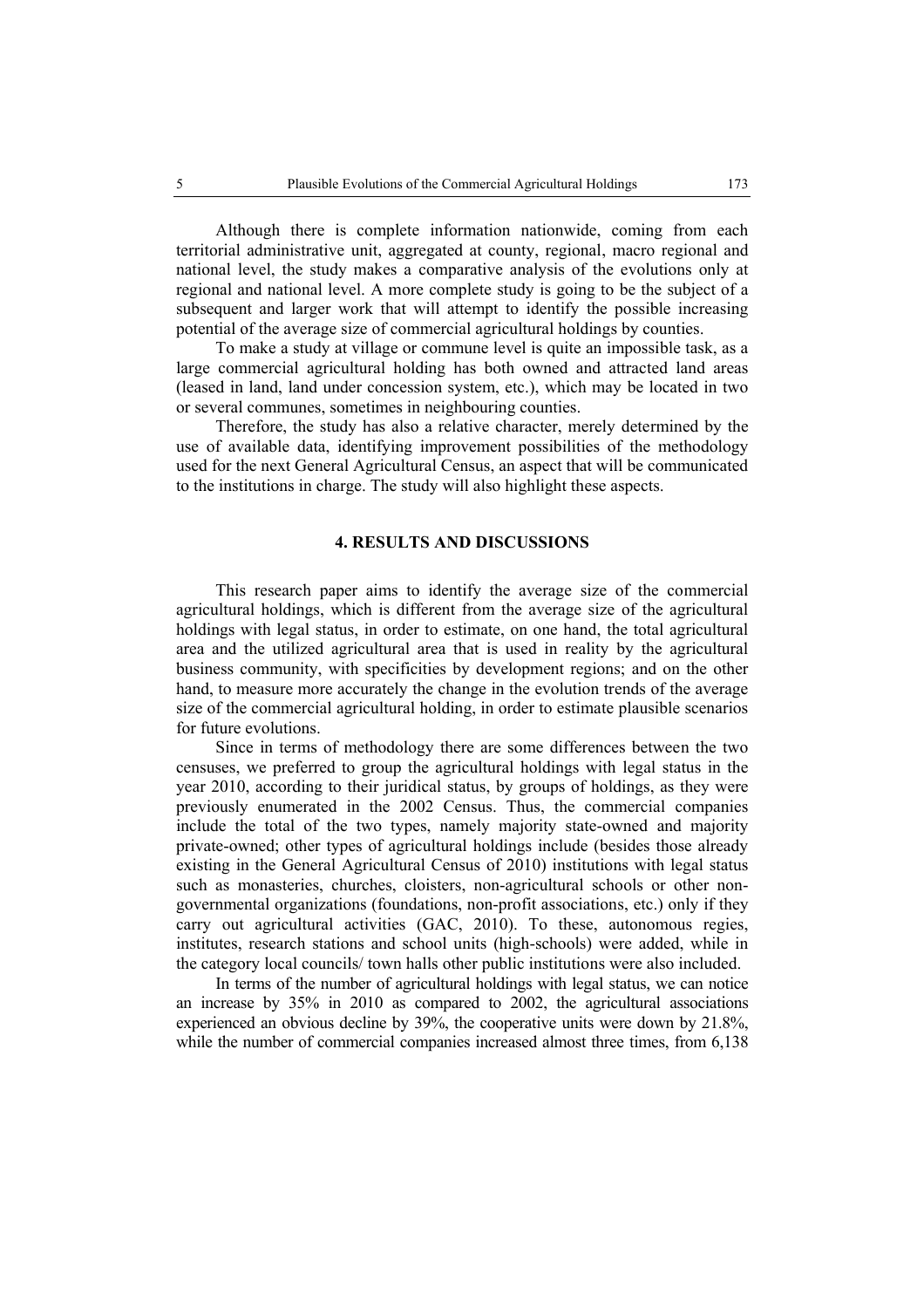to 16,500, and other types increased by 13.9%. An interesting trend was noticed in the case of the public administration units, whose number dropped by 44.9% (Table 1).

|                                   |        | Total, out of | Holding profile |                |        |                 |                      |      |  |  |  |
|-----------------------------------|--------|---------------|-----------------|----------------|--------|-----------------|----------------------|------|--|--|--|
| Item                              |        | which:        |                 | Mixed          |        | Crop production | Animal<br>production |      |  |  |  |
|                                   | 2002   | 2010          | 2002            | 2010           | 2002   | 2010            | 2002                 | 2010 |  |  |  |
| Total, out of<br>which:           | 22.672 | 30.698        | 3.596           | 2,526          | 18.450 | 27.702          | 626                  | 445  |  |  |  |
| Agricultural<br>associations      | 2,261  | 1,381         | 333             | 138            | 1,891  | 1,232           | 37                   | 11   |  |  |  |
| Commercial<br>companies           | 6,138  | 16,500        | 1,416           | 1,436          | 4,290  | 14,649          | 432                  | 390  |  |  |  |
| Public<br>administration<br>units | 5,698  | 3.083         | 944             | 163            | 4,674  | 2,915           | 80                   | 5    |  |  |  |
| Cooperative<br>units              | 87     | 68            | 7               | $\overline{4}$ | 70     | 63              | 10                   |      |  |  |  |

*Table 1*  Number of agricultural holdings with legal status that utilize agricultural areas and have animals

Other types 8,488 9,666 896 785 7,525 8,843 67 38  *Source:* own calculations based on data from the General Agricultural Censuses of 2002 and 2010 (Brumă and Bohatereţ, 2015)

Taking into consideration the holding profile, we can notice a decreasing trend of the number of farms with mixed and livestock profile and an increase in the number of crop farms. Overall, there are two main trends: an explosive growth, by three times, of the number of crop farms operated by commercial companies, while the number of mixed and livestock farms remained relatively constant; a decline by about 38% of the crop farms operated by the public administration units, while the number of mixed and livestock farms decreased dramatically, 13 times (Table 1).

Thus, one can notice the trend of the public administration to give up their direct involvement in economic activities (animal husbandry and even crop production) by various legal forms of agricultural land use transfer such as leasing out, concession, renting, etc.).

The phenomenon is better highlighted when we investigate the evolution of the utilized agricultural area, down by about 44% in the year 2010 in the case of agricultural associations, and also in the case of public administration units, while the utilized agricultural area of the commercial companies increased by 46.3% (Table 2).

The increase in number of holdings and the decrease of the utilized agricultural area resulted in the diminution of the average agricultural area per total holdings with legal status from 274 ha to 191 ha, with differentiations by types of holdings, namely a drop from 431 ha to 399 ha in the case of agricultural associations, from 353 ha to 245 ha in the case of commercial companies and an increase from 503 ha to 668 ha for the local public administration units (Table 2).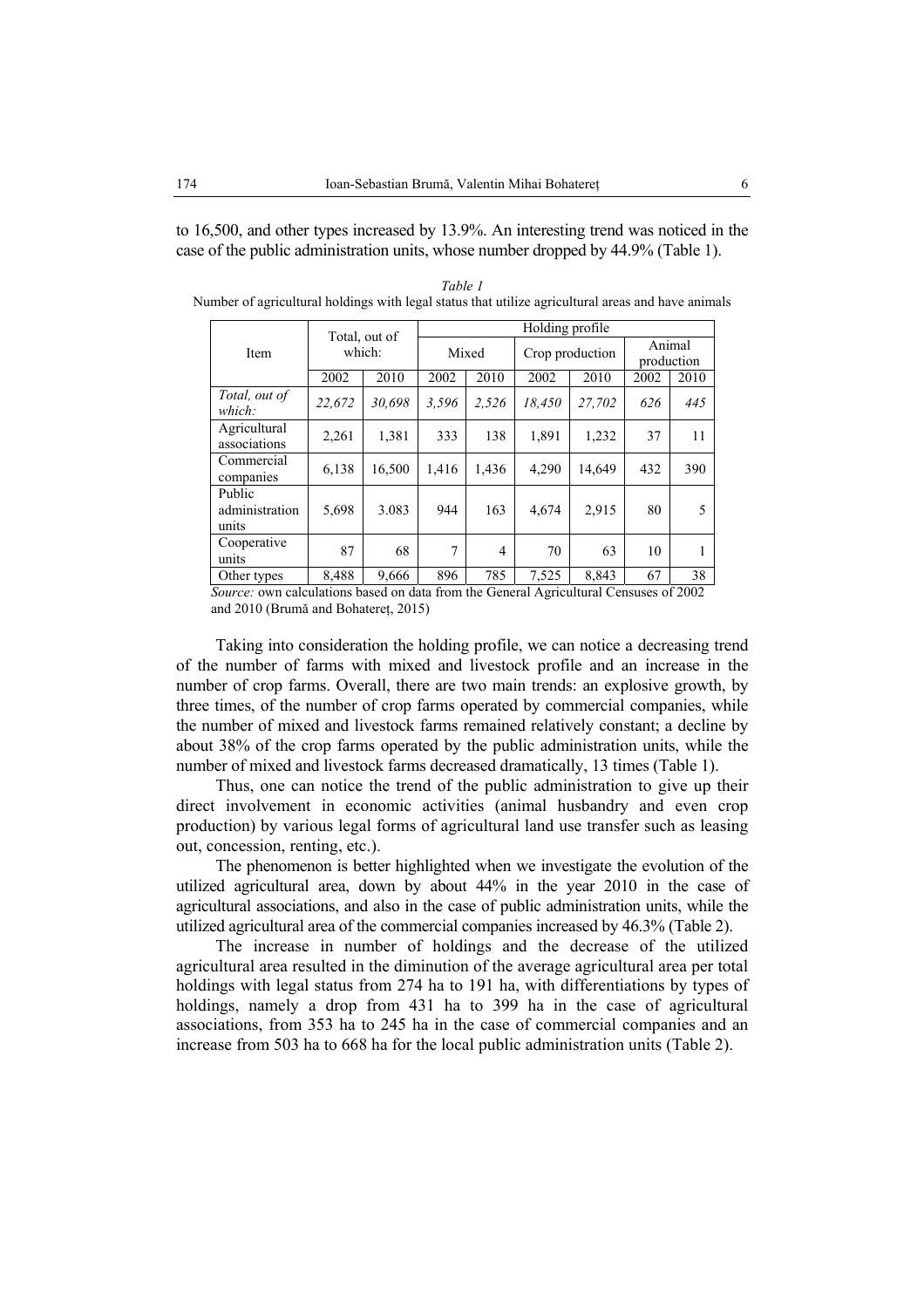*Table 2*  Agricultural holdings with legal status, utilized agricultural area and utilized agricultural area per holding

| Item                              | Total agricultural<br>holdings (no.) |        |        | Agricultural holdings that used<br>agricultural area (no.) |         | Utilized agricultural<br>area<br>(thousand ha) |        | Average utilized agricultural<br>area per holding (ha) |
|-----------------------------------|--------------------------------------|--------|--------|------------------------------------------------------------|---------|------------------------------------------------|--------|--------------------------------------------------------|
|                                   | 2002                                 | 2010   | 2002   | 2010                                                       | 2002    | 2010                                           | 2002   | 2010                                                   |
| Total, out of<br>which:           | 22,672                               | 30.698 | 22,046 | 30,228                                                     | 6,222.0 | 5,856.5                                        | 274.43 | 190.78                                                 |
| Agricultural<br>associations      | 2,261                                | 1,381  | 2,224  | 1,370                                                      | 975.6   | 550.9                                          | 431.47 | 398.90                                                 |
| Commercial<br>companies           | 6,138                                | 16.500 | 5,706  | 16,085                                                     | 2,168.8 | 3,171.1                                        | 353.34 | 244.51                                                 |
| Public<br>administration<br>units | 5,698                                | 3,083  | 5,618  | 3,078                                                      | 2,867.4 | 1.604.5                                        | 503.22 | 667.66                                                 |
| Cooperative<br>units              | 87                                   | 68     | 77     | 67                                                         | 2.4     | 8.2                                            | 27.19  | 120.24                                                 |
| Other types                       | 8,488                                | 9,666  | 8,421  | 9,628                                                      | 207.9   | 521.8                                          | 24.49  | 53.98                                                  |

 *Source*: own calculations based on data from the General Agricultural Censuses of 2002 and 2010 (Brumă and Bohatereţ, 2015)

These findings reveal that the overall assessment of the state of the agricultural holdings with legal status in terms of number, total agricultural area and average utilized agricultural area per holding is not relevant; furthermore, it blocks us into unreal results.

Thus, this explains why in the first part of the study there were only two units that stood out among the agricultural holdings with legal status, namely the commercial companies (CC) and the associative units (AU) consisting of agricultural associations and cooperative units that together form the category of agricultural holdings with commercial legal status (AHWCLS), the very entity that is of highest interest for the agricultural business community. The study was made taking into consideration the total agricultural areas and the utilized agricultural areas (Table 3 and Table 4).

The analysis by groups of farm size classes, shows that if using the minimum number of groups (on the basis of censuses with relevant reliable results), i.e. the holdings with less than 100 ha and the holdings with more than 100 ha, the share of agricultural holdings with legal status with average utilized agricultural area under 100 ha increased from 63.9% in 2002 to 67.2% in 2010, while the total area owned by them represented 2.4% in 2002 and 3.8% in 2010, and consequently the area difference of over 96% could not be delimited by groups of size categories.

 Even so, it can be noticed that in the case of the agricultural holdings with commercial legal status, the total average agricultural area per farm decreased from 382 ha in 2002 to 217 ha in 2010, while the farms over 100 ha had a slightly smaller decline, from 664 ha to 598 ha; in this context, overall, the average size of the agricultural holdings with legal status was down from 866 ha to 709 ha, data that could easily puzzle any unauthorized reader. The phenomenon is similar in the case of utilized agricultural areas.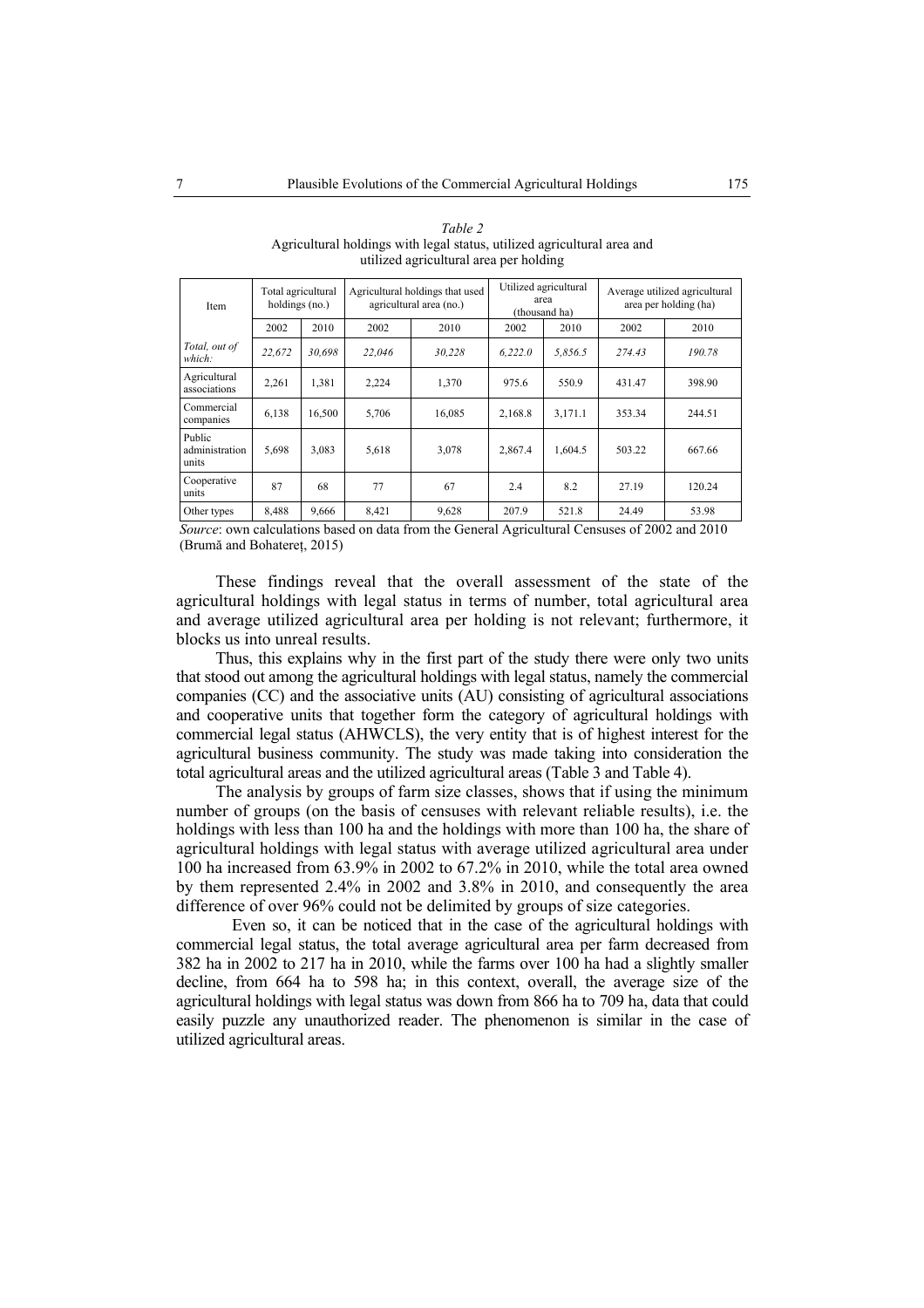| ۰,<br>I |  |
|---------|--|
|---------|--|

The evolution of the agricultural holdings with legal status by size category groups of the total land area, per total country (2002–2010)

|                 | <b>GAC 2002</b> |                |                 | <b>GAC 2010</b> | 2010/2002 (%)  |                 |        |       |         |
|-----------------|-----------------|----------------|-----------------|-----------------|----------------|-----------------|--------|-------|---------|
| Indicator       | number          | thousand<br>ha | average<br>(ha) | number          | thousand<br>ha | average<br>(ha) | number | area  | average |
| <b>Total AH</b> | 4,484,893       | 15,708.0       | 3.50            | 3,845,245       | 15,695.0       | 4.08            | 85.7   | 99.9  | 116.5   |
| <b>AHWLS</b>    | 4,462,221       | 8,454.4        | 1.89            | 3,814,644       | 8.307.5        | 2.18            | 85.5   | 98.3  | 114.9   |
| <b>AHLS</b>     | 22,672          | 7,253.5        | 319.93          | 30,601          | 7,387.6        | 241.42          | 135.0  | 101.8 | 75.5    |
| Under100 ha     | 14,494          | 174.5          | 12.04           | 20,579          | 283.7          | 13.79           | 142.0  | 62.5  | 114.5   |
| Over 100 ha     | 8,178           | 7,079.0        | 865.61          | 10,022          | 7,103.9        | 708.83          | 122.5  | 00.4  | 81.9    |
| $_{\rm CC}$     | 6,138           | 2,249.8        | 366.54          | 16.415          | 3,297.8        | 200.90          | 267.4  | 46.6  | 54.8    |
| Under 100 ha    | 3,062           | 63.0           | 20.58           | 11,206          | 153.4          | 13.69           | 366.0  | 243.5 | 66.5    |
| Over 100 ha     | 3,076           | 2,186.8        | 710.93          | 5,209           | 3,144.4        | 603.64          | 169.3  | 43.8  | 84.9    |
| AU              | 2.348           | 994.3          | 423.46          | 1,444           | 582.4          | 403.33          | 61.5   | 58.6  | 95.2    |
| Under 100 ha    | 663             | 21.3           | 32.10           | 446             | 15.6           | 35.06           | 67.3   | 73.5  | 109.2   |
| Over 100 ha     | 1,685           | 973.0          | 577.44          | 998             | 566.8          | 567.91          | 59.2   | 58.3  | 98.3    |
| <b>AHCLS</b>    | 8,486           | 3.244.1        | 382.29          | 17,859          | 3.880.2        | 217.27          | 210.5  | 119.6 | 56.8    |
| Under 100 ha    | 3,725           | 84.3           | 22.63           | 11,652          | 169.1          | 14.51           | 312.8  | 200.6 | 64.1    |
| Over 100 ha     | 4,761           | 3,159.8        | 663.68          | 6,207           | 3,711.1        | 597.89          | 130.4  | 17.4  | 90.1    |
| % AHCLS/AH      | 0.2             | 20.7           |                 | 0.5             | 24.7           |                 |        |       |         |
| %AHCLS/AHLS     | 37.4            | 44.7           |                 | 58.4            | 52.5           |                 |        |       |         |
| % AHLS/AH       |                 | 46.18          |                 |                 | 47.07          |                 |        |       |         |

Notes: *AH – agricultural holdings; AHWLS – agricultural holdings without legal status; AHLS – agricultural holdings with legal status; CC – majority state-owned and majority private-owned commercial companies. AU associative units – agricultural companies/ associations and cooperative units; AHCLS = CC+AU, where AHCLS is a holding with legal status and commercial profile.*

| Table 4                                                                                          |
|--------------------------------------------------------------------------------------------------|
| Evolution of the agricultural holdings with legal status by size category groups of the utilized |
| agricultural area in the country $(2002-2010)$                                                   |
|                                                                                                  |

|                 |           | <b>GAC 2002</b> |                 |           | <b>GAC 2010</b> |                 |        | 2010/2002 (%) |         |
|-----------------|-----------|-----------------|-----------------|-----------|-----------------|-----------------|--------|---------------|---------|
| Indicator       | number    | thousand<br>ha  | average<br>(ha) | number    | thousand<br>ha  | average<br>(ha) | number | area          | average |
| <b>Total AH</b> | 4,299,361 | 13,930.7        | 3.24            | 3,724,332 | 13,306.1        | 3.57            | 86.6   | 95.5          | 110.3   |
| <b>AHWLS</b>    | 4,277,315 | 7,708.8         | 1.80            | 3,694,104 | 7,449.6         | 2.02            | 86.4   | 96.6          | 111.9   |
| <b>AHLS</b>     | 22,046    | 6,222.0         | 282.23          | 30,228    | 5,856.5         | 193.74          | 137.1  | 94.1          | 68.6    |
| Under100 ha     | 14072     | 156.7           | 11.14           | 20,774    | 274.2           | 13.20           | 147.6  | 175.0         | 118.6   |
| Over 100 ha     | 7,974     | 6.065.3         | 760.63          | 9,454     | 5,582.3         | 590.47          | 118.6  | 92.0          | 77.6    |
| <b>CC</b>       | 5,706     | 2,168.8         | 380.09          | 16,085    | 3.171.1         | 197.15          | 281.9  | 146.2         | 51.9    |
| Under 100 ha    | 2,692     | 60.1            | 22.34           | 11,002    | 147.2           | 13.38           | 408.7  | 244.7         | 59.9    |
| Over 100 ha     | 3,014     | 2,108.6         | 699.62          | 5,083     | 3,024.0         | 594.92          | 168.6  | 143.4         | 85.0    |
| AU              | 2.301     | 977.9           | 425.00          | 1,437     | 559.1           | 389.04          | 62.5   | 57.2          | 91.5    |
| Under 100 ha    | 628       | 21.4            | 34.03           | 450       | 15.9            | 35.35           | 71.7   | 74.4          | 103.9   |
| Over 100 ha     | 1,673     | 956.6           | 571.76          | 987       | 543.1           | 550.30          | 59.0   | 56.8          | 96.2    |
| <b>AHCLS</b>    | 8,007     | 3,146.7         | 393.00          | 17,522    | 3,730.2         | 212.89          | 218.8  | 118.5         | 54.2    |
| Under 100 ha    | 3,320     | 81.5            | 24.55           | 11,452    | 163.1           | 14.24           | 344.9  | 200.0         | 58.0    |
| Over 100 ha     | 4,687     | 3,065.2         | 653.98          | 6,070     | 3,567.1         | 587.66          | 129.5  | 116.4         | 89.9    |
| % AHCLS/AH      | 0.19      | 22.59           |                 | 0.47      | 28.03           |                 |        |               |         |
| %AHCLS/AHLS     | 36.32     | 50.57           |                 | 57.97     | 63.69           |                 |        |               |         |
| %AHLS/AH        |           | 44.66           |                 |           | 44.01           |                 |        |               |         |

Notes: see Table 3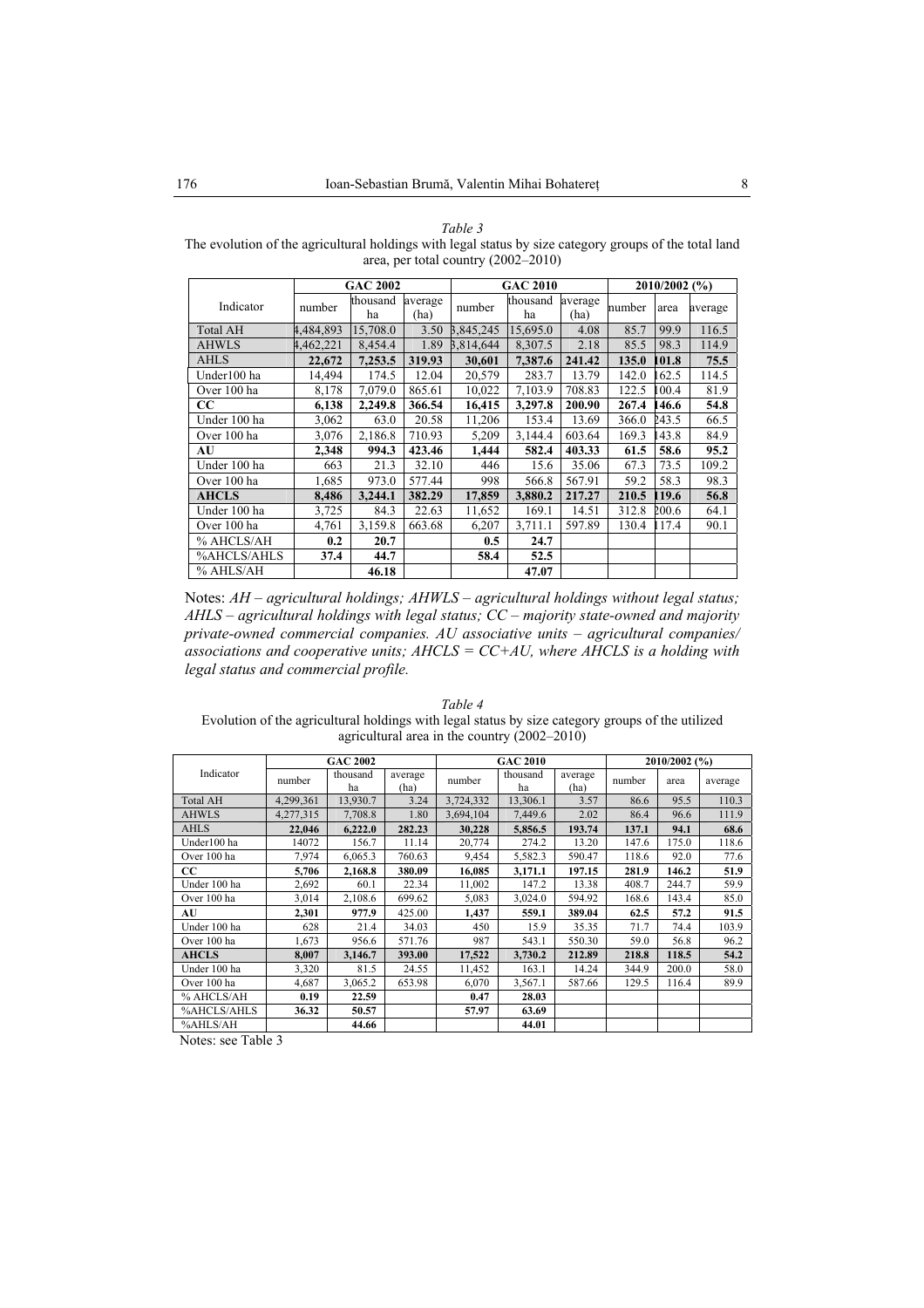Thus the following conclusions can be drawn:

– although the share of the total agricultural area of the agricultural holdings with legal status remained relatively stable in 2002–2010, accounting for 46–47% of the total utilized agricultural area nationwide, the agricultural holdings with commercial legal status have only 20.7% up to 24.7% of the total national land resources;

– the share of the area owned by commercial agricultural holdings increased from 44.7% to 52.5% of the total agricultural area of the agricultural holdings with legal status;

– although at a first glance, one can consider that in 2010, for instance, 47% of the country's agricultural area was utilized by the agricultural holdings from the business community, these actually operated only 24.7% of the total agricultural area of the country;

– although in number, the AHCLS increased in the period 2002–2010 to 210.5%, and to 119.6% in area, in terms of average area they decreased to 56.8%;

– for the size categories of total and utilized agricultural areas over 100 ha, in the case of agricultural holdings with legal status, it is necessary to subdivide them into smaller sized groups, which could reveal the distribution of these holdings by different medium-size groups. The following intervals are suggested: 100–300 ha; 300–500 ha; 500–700 ha; 700–1,000 ha; 1,000–1,500 ha; 1,500–2,000 ha; 2,000– 3,500 ha; 3,500–5,000 ha; 5,000–7,500 ha; 7,500–10,000 ha; 10,000–15,000 ha; 15,000–20,000 ha; 20,000–30,000 ha; 30,000–50,000 ha and over 50,000 ha;

– the agricultural holdings with commercial legal status use about one quarter of the total agricultural area, with slight increasing trends.

In number, the dispersion level of agricultural holdings with legal status has differently evolved in time, in accordance with the juridical organization form, with significant differentiations across development regions (Fig. 1).



Figure 1. Evolution of the number of agricultural holdings with legal status, by holding types in the period 2002–2010 (%).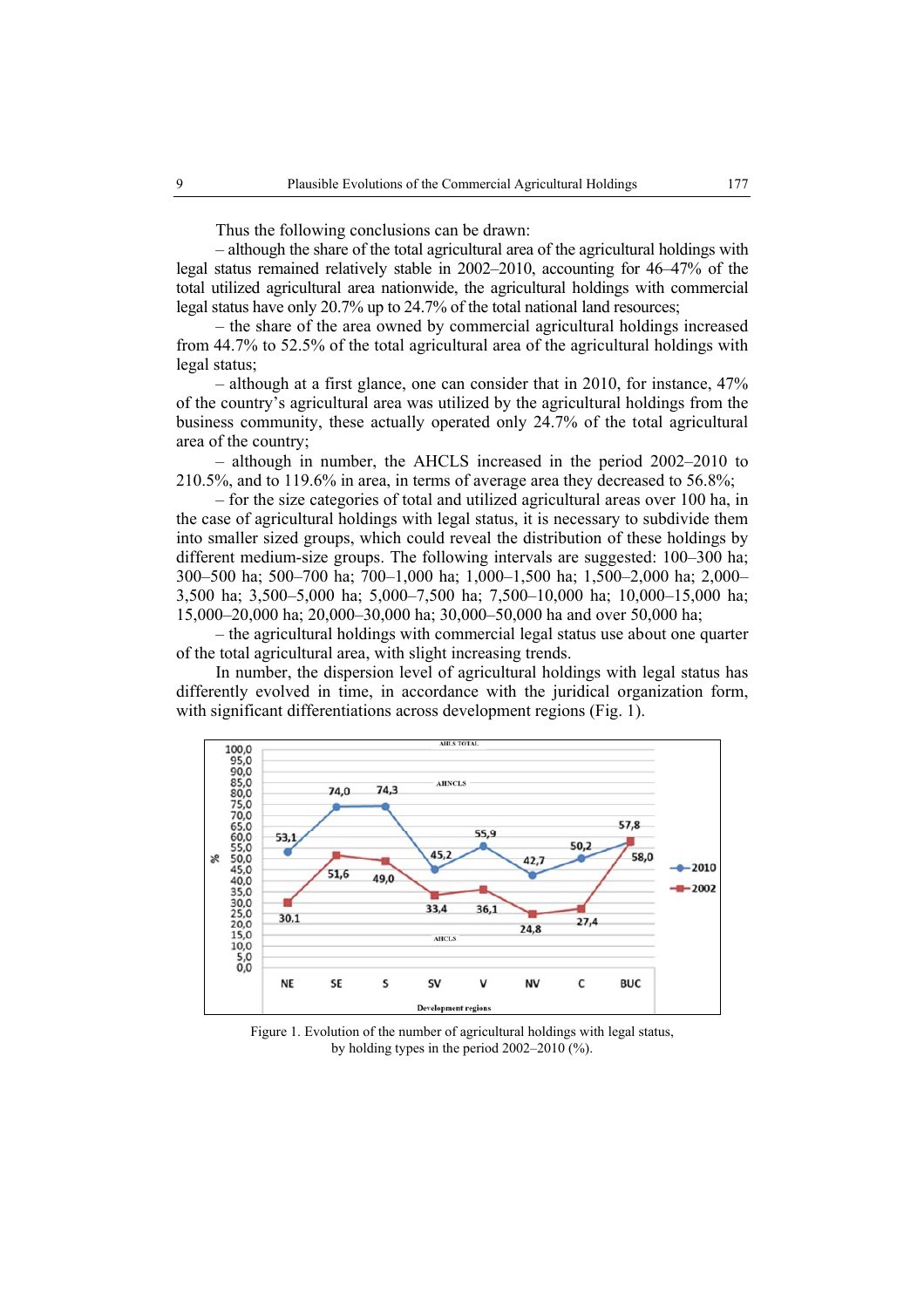In the year 2002, the share of commercial holdings represented more than 50% of total number of agricultural holdings with legal status only in Bucharest– Ilfov and South–East regions, while in the year 2010 six regions exceeded this limit (South – 74.3%, South–East – 74.0%, Bucharest–Ilfov – 57.8%, West – 55.9%, North–West – 53.1% and Center – 50.2%), while the difference was represented by the agricultural holdings with non-commercial legal status. As a general trend, we can notice the diminution of their share at the expense of the commercial holdings.

Significant changes are also found in the case of the evolution of utilized agricultural areas by types of holdings. In the period 2002–2010, we can notice an increase of the share of commercial holdings in the total number of agricultural holdings, in all the development regions, except for Bucharest–Ilfov. Overall, the total agricultural holdings with legal status had an increasing trend in the following regions: North–East, South–East, South and West, while a decreasing trend was noticed in the remaining regions. The differences are more noticeable if we analyze their evolution across regions, in correlation with the agricultural holdings without legal status. Again, two clear trends can be noticed: the commercial agriculture on holdings with legal status is mostly practiced in the South-East and South regions, with increasing trends over 40%, while the non-commercial agricultural holdings with legal status have the highest share (over 35–40%) of utilized agricultural areas in the regions North–West, Center and West.

This aspect reveals the public land property conservation trend, which is more developed in the regions North–West, Center and West, as an effect of the non-application of the Agrarian Reform from 1864 in Transylvania, which was part of the Austrian–Hungarian Empire at that time.

On the other hand, the agricultural holdings without legal status, although following a decreasing trend in the share of utilized areas, have maintained the highest share in the regions North–East, South–West, North–West and Center, i.e. about 60– 65% of total utilized area, while in 2010 the regions with the smallest utilized area were Bucharest–Ilfov (36%), West (45%), South–East and South (46%). (Fig. 2)



Figure 2. The evolution of the share of utilized agricultural areas, by types of holdings, in the period 2002–2010.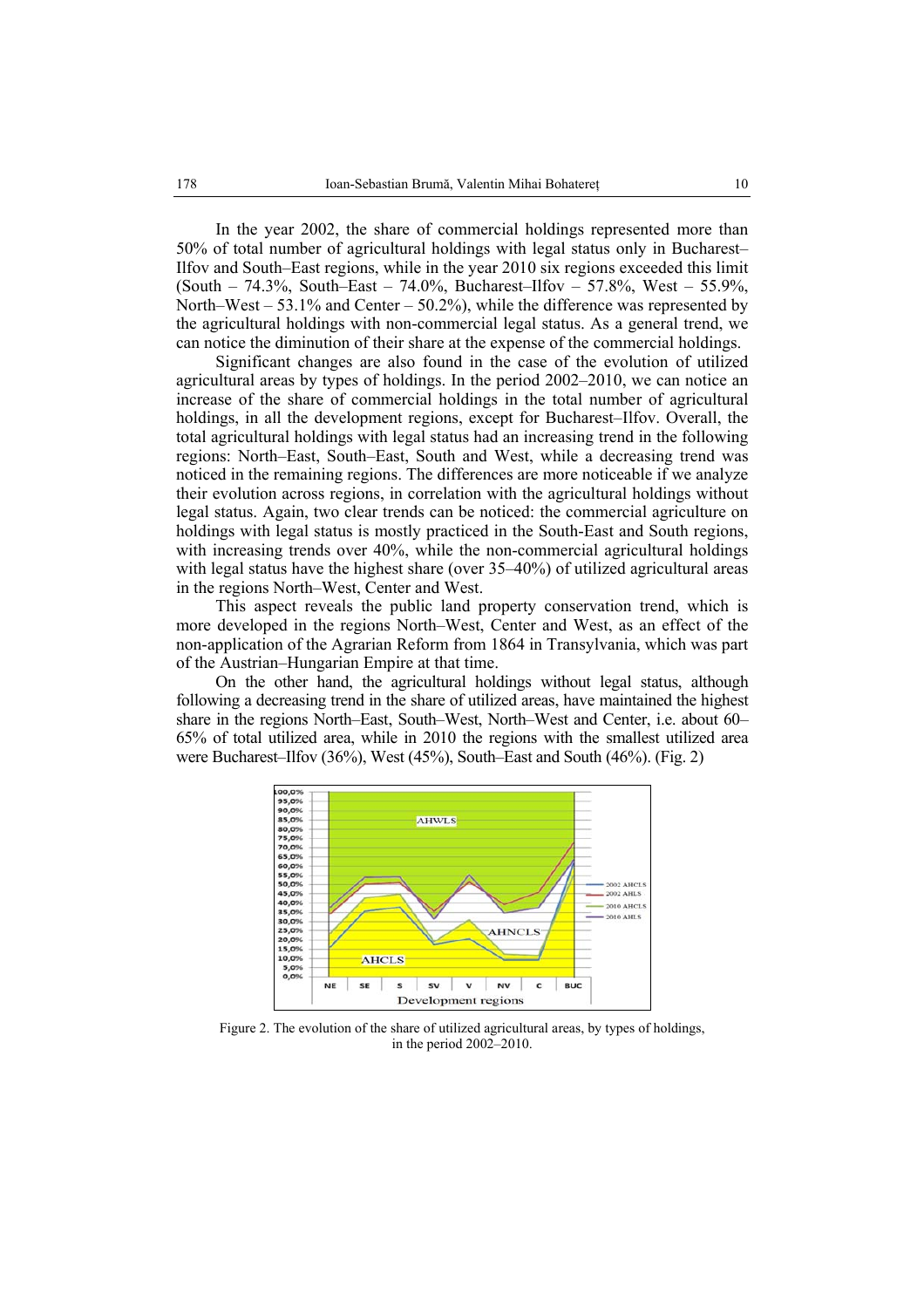It can be noticed that, overall, the non-commercial agricultural holdings with legal status have a high share in the national agricultural area, down from 4.0 million ha in 2002 to 3.5 million ha in 2010, but still representing 25.5% and 22.3% respectively of the country's total agricultural area, area with a high nonutilization level, on the rise from 23.4% in 2002 to 39.5% in 2010.

*Table 5*  Evolution of the average utilized agricultural area (AUAA) per agricultural holding with legal status (AHLS) in the period 2002–2010 and of the utilized agricultural area into ownership (UAAO) by development regions in 2010

|      | Indicator                                           | UM            | Total   | <b>NE</b> | <b>SE</b> | S       | <b>SW</b> | W      | NW     | C      | Piece  |
|------|-----------------------------------------------------|---------------|---------|-----------|-----------|---------|-----------|--------|--------|--------|--------|
|      | <b>AUAA/AHLS</b>                                    | thousand ha   | 5.856.6 | 674.9     | 1.181.7   | 1.264.0 | 503.3     | 957.1  | 625.8  | 610.1  | 39.6   |
|      | <b>UAAO/AHCLS</b>                                   | thousand ha   | 2.350.3 | 211.7     | 315.4     | 230,8   | 225.4     | 550.7  | 380.5  | 430.8  | 4.9    |
| 2010 | <b>AHLS</b>                                         | no.           | 30.228  | 4.486     | 3.947     | 5,538   | 2.635     | 4.164  | 5.328  | 4.381  | 219    |
|      | <b>AUAA/AHCLS</b>                                   | ha            | 193.74  | 150.45    | 299.39    | 228.24  | 191.01    | 229.85 | 117.45 | 139.26 | 183.33 |
|      | <b>UAAO/AHCLS</b>                                   | ha            | 77.75   | 47.19     | 79.91     | 41.67   | 85.54     | 132.25 | 71.42  | 98.33  | 22.37  |
|      | % UAAO/AUAA                                         | $\frac{0}{0}$ | 40.13   | 31.37     | 26.69     | 18.26   | 44.78     | 57.54  | 60.80  | 70.61  | 12.20  |
| 2002 | AUAA / AHLS                                         | ha            | 282.22  | 193.83    | 390.60    | 326.55  | 268.15    | 374.32 | 206.77 | 248.11 | 348.87 |
|      | AUAA 2010/2002                                      | $\frac{0}{0}$ | 68.65   | 77.62     | 76.65     | 69.89   | 71.23     | 61.40  | 56.80  | 56.13  | 52.55  |
|      | $\mathbf{r}$ $\mathbf{r}$ $\mathbf{r}$ $\mathbf{r}$ |               |         |           |           |         |           |        |        |        |        |

Notes: see Table 3

As regards the evolution of the utilized agricultural area per holding with legal status (Table 5), the following aspects can be noticed:

– the average area of a commercial agricultural holding with legal status varies across development regions, the smallest areas being found in the regions North–West, Center and North–East, up from 117 ha, 139 ha and 150 ha in 2002 to 207 ha, 248 ha and 194 ha respectively in 2010, while the largest areas are found in Bucharest–Ilfov, West and South–East, up from 183 ha, 230 ha and 299 ha in 2002 to 349 ha, 374 ha and 391 ha respectively in 2010 (Fig. 3);



Figure 3. The evolution of the average utilized agricultural area (AUAA) on agricultural holdings with legal status (AHLS) in 2002–2010 and of the utilized agricultural area into ownership (UAAO) by development regions in 2010.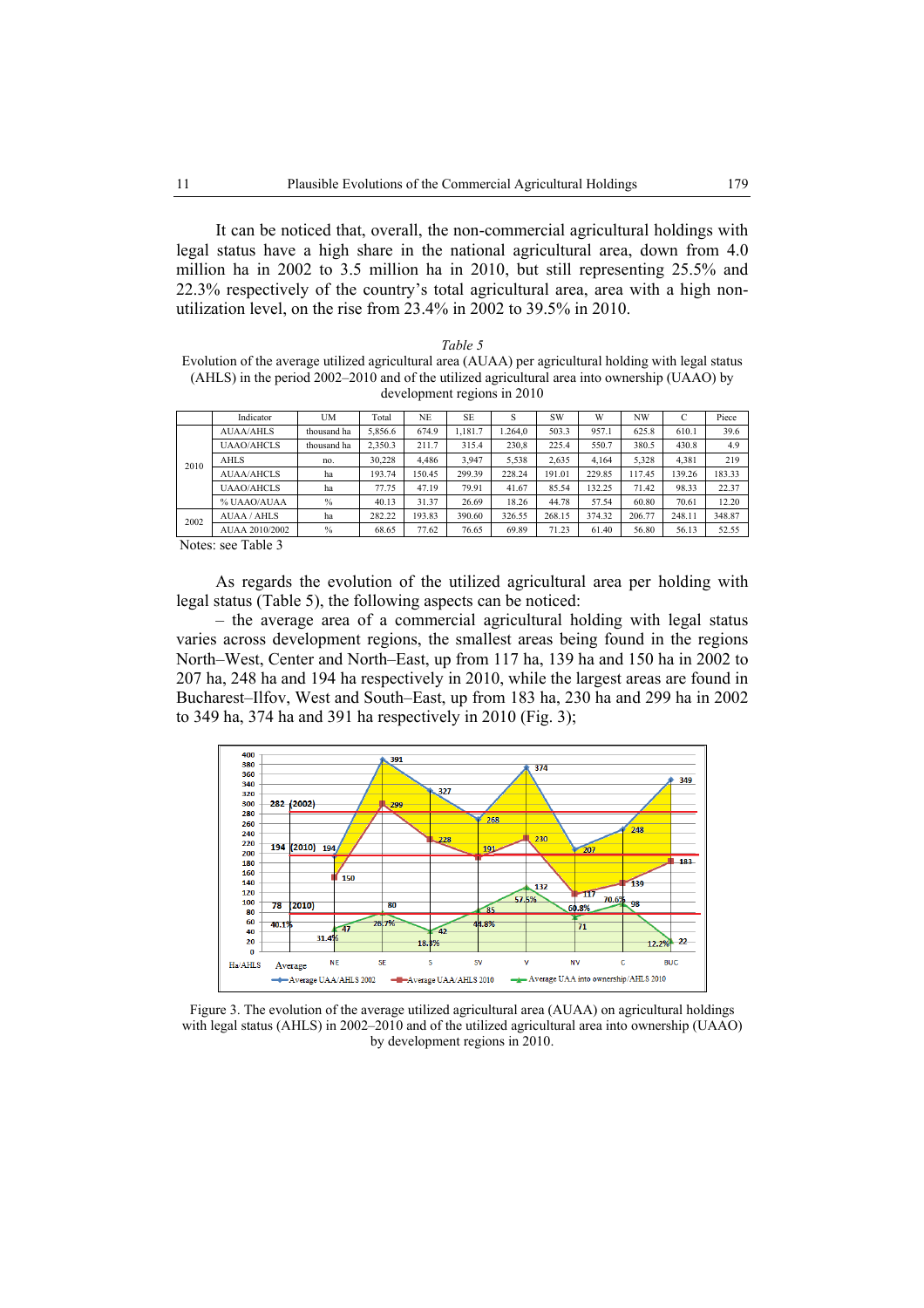– the agricultural land into ownership of the commercial agricultural holdings with legal status had reached high shares by the year 2010 in the regions West, North–West and Center (57%, 61%, 71%), while the lowest shares were found in the regions Bucharest–Ilfov, South and South–East (12%, 18% and 27%) (Fig. 3);

– the average size of the commercial agricultural holding with legal status is generally lower than the utilized agricultural area by territorial administrative units (TAU) in the regions West, Center and North–West, down from 2,040 ha, 1,642 ha and 1,430 ha in 2002 to 1,504 ha, 1,179 ha and 998 ha respectively in 2010; as compared to the average utilized agricultural area from the commercial holdings, which in the same regions decreased from 420 ha, 181 ha and 196 ha in 2002 to 210 ha, 88 ha and 100 ha respectively in 2010 (Fig. 4).



Figure 4. The evolution of the utilized agricultural areas (UAA), on the average (ha/holding, ha/TAU) by commercial holdings with legal status and by territorial administrative units (TAU) in the period 2002–2010.

By analyzing the non-utilized agricultural area (Table 6), it can be noticed that in the case of agricultural holdings without legal status, this increased from 4.7% in 2002 to 5.5% in 2010 in the total agricultural area of the country, while in the case of non-commercial agricultural holdings with legal status it increased from 6.0% in 2002 to 8.8% in 2010, the lower increase being found for the commercial agricultural holdings with legal status, in which the non-utilized land slightly increased from 0.6% in 2002 to 1.0% in 2010.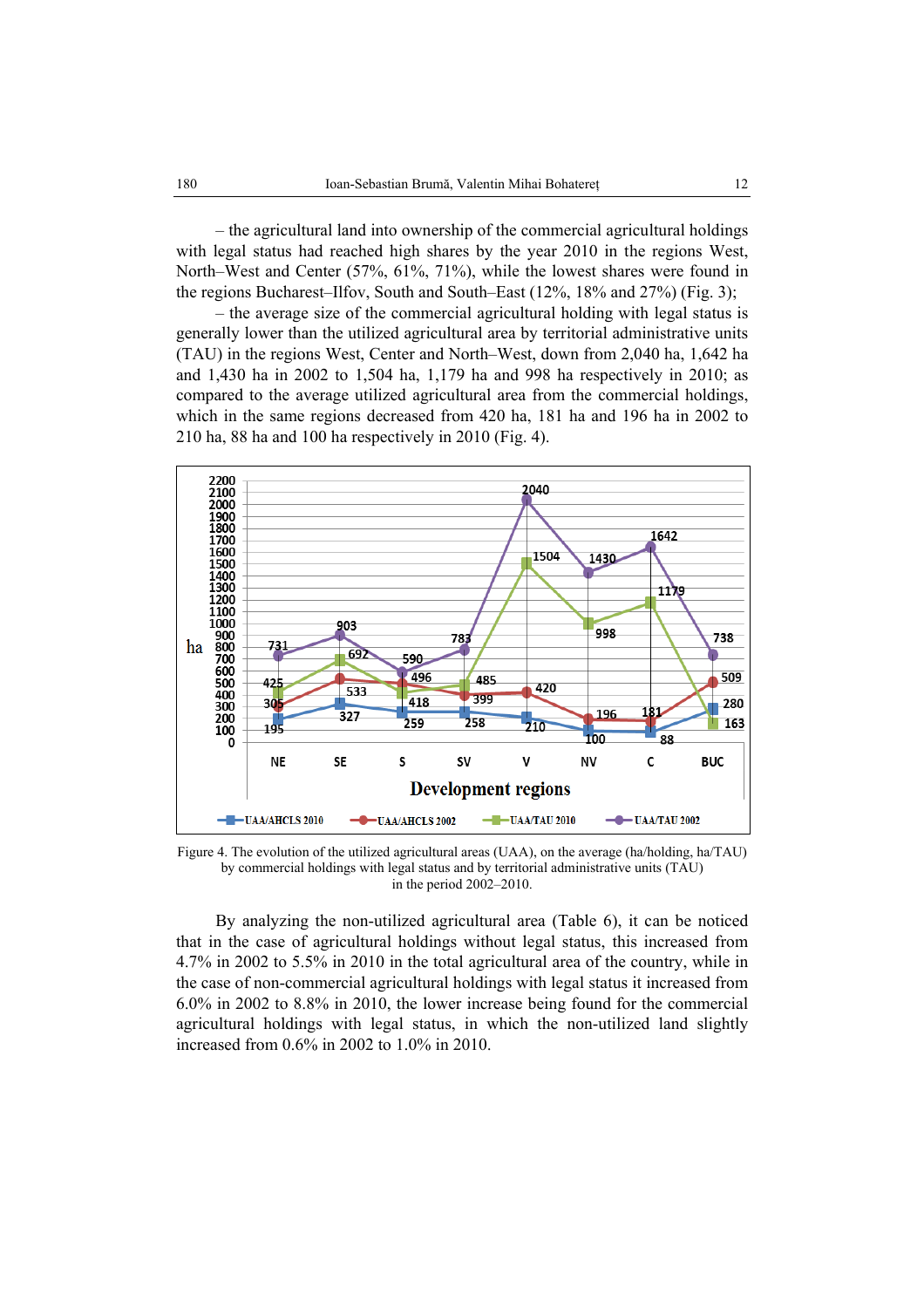| Indicator     | Non-utilized agricultural areas<br>(thousand ha) |         | Non-utilization degree<br>(%) |      |  |  |
|---------------|--------------------------------------------------|---------|-------------------------------|------|--|--|
|               | 2002<br>2002<br>2010                             |         |                               | 2010 |  |  |
| AH            | l.777.3                                          | 2,388.9 |                               |      |  |  |
| <b>AHWLS</b>  | 745.6                                            | 857.9   | 8.8                           | 10.3 |  |  |
| <b>AHCLS</b>  | 97.4                                             | 150.0   | 3.0                           | 3.9  |  |  |
| <b>AHNCLS</b> | 934.1                                            | 1,381.  | 179                           | 39.4 |  |  |

*Table 6*  The evolution of the non-utilized agricultural areas by holding type and by non-utilized agricultural land at national level in the period 2002–2010

Notes: see Table 3

### **6. CONCLUSIONS**

The brief survey on the size of the agricultural holdings with legal status, by groups of holdings, according to the legal status of organization and operation, as enumerated by the General Agricultural Censuses from Romania in 2002 and 2010, makes it possible to formulate the following general conclusions:

– the agricultural holdings with legal status cannot be analyzed on an overall basis, as they are divided into 2 particular sub-groups in relation to their legal organization system, namely commercial holdings with legal status and noncommercial holdings with legal status;

– the commercial holdings use about one quarter of the national agricultural land area, with slight increasing trends and higher shares in the regions South–East and South;

– the non-commercial holdings use about 20% of the national agricultural land area, showing slight declining trends, with higher shares in the regions North– West, Center and West;

– the average utilized agricultural area per commercial holding is different across development regions, ranging from 117 ha in North–West to 299 ha in South–East;

– on the commercial holdings, the agricultural area into ownership has the highest share in the regions Center, North–West and West (71%, 61% and 57% respectively) and the lowest share in the regions South–East, South and Bucharest– Ilfov regions (27%, 18% and 12% respectively);

– the average size of a commercial agricultural holding is lower than the average utilized area on a territorial administrative unit, with different ratios by regions in 2010, ranging from an average size 4.9 times smaller than TAU in the region West, to levels that reach 70–80% out of TAU (territorial administrative unit) size in the regions South and Bucharest–Ilfov;

– the non-utilized agricultural area tends to increase in all categories of noncommercial holdings (from 17.9% in 2002 to 39.4% in 2010) and the lowest shares are found on the commercial holdings (from 3.0% in 2002 to 3.9% in 2010);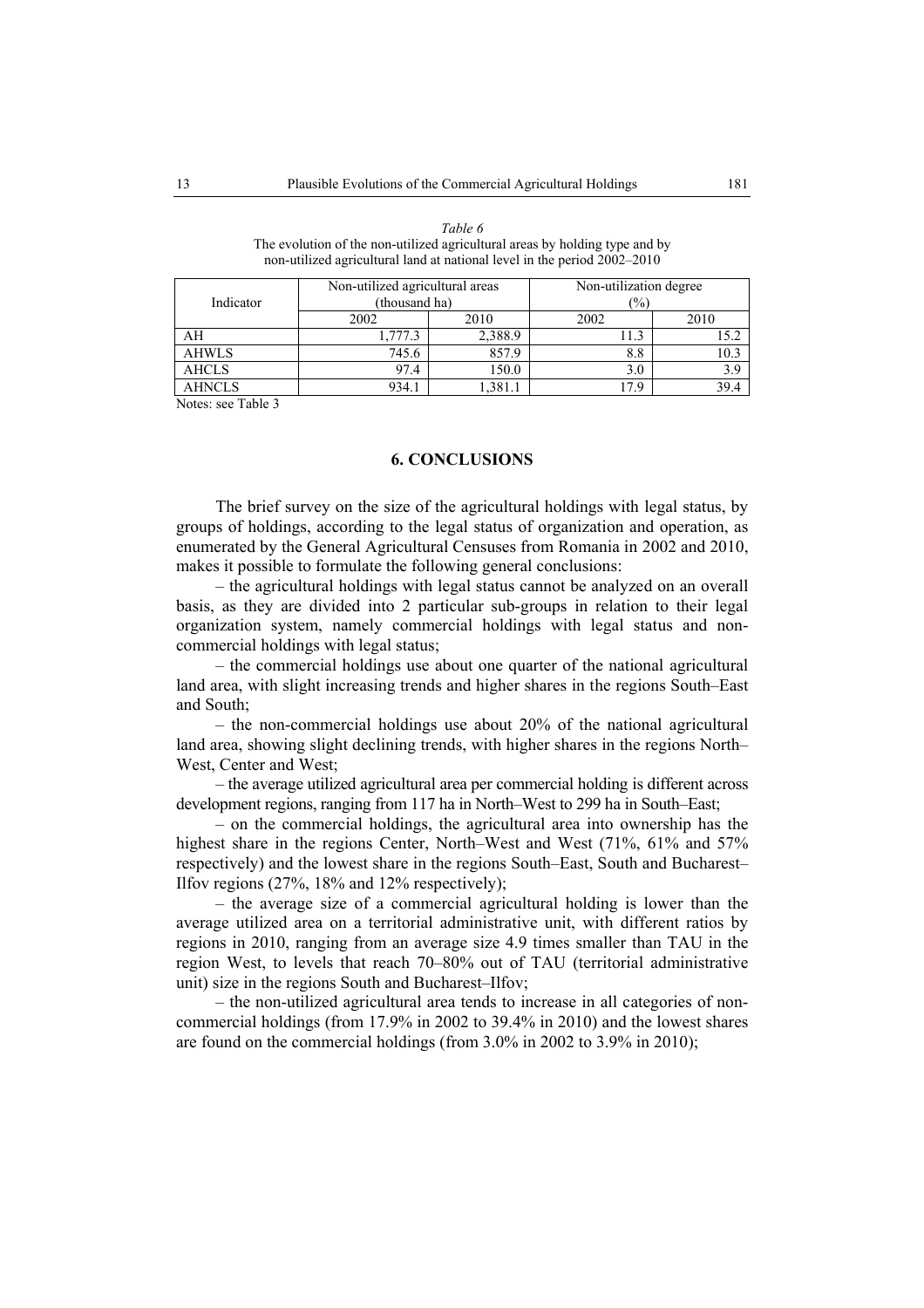– the group of total utilized agricultural area size category over 100 ha, for the agricultural holdings with legal status, on the occasion of the next census, should be subdivided into 8–12 size categories with smaller area intervals, in order to give the possibility to follow the evolution of holdings, in terms of number, total area, utilized agricultural area and average area by legal types of holdings, with differentiations across regions.

Considering the entire scientific approach aimed to reveal the characteristics of the size of agricultural holdings with legal status, in dynamics and across regions, we can outline a few possible future evolutions for them. We have in view the following aspects:

– the continuation of the strong increase in the number of agricultural holdings with legal status at the same time with the decrease of total agricultural area and average utilized agricultural area per holding;

– the total agricultural area of the territorial administrative units will most likely be stabilized at the present level, with slight decreasing trends, but also with a higher decreasing rate for the non-utilized agricultural area;

– the commercial holdings included in small and medium-sized sub-groups, ranging from 100 to 1,500 ha, will get consolidated, will grow in number and their size will slightly increase as well;

– in the next 10–15 years, the large and very large commercial holdings will gradually diminish until they will disappear, turning into commercial holding structures comparable to those in the European Union;

– the non-utilized agricultural area will generally remain at a high level due to the fact that almost 1,500–2,000 thousand ha of agricultural land have quite a low agricultural potential, with soil rating scores under 30 by different agricultural uses;

– there is a possibility to move about 1,500–2,000 thousand hectares into the forestry use category, for the qualitative and quantitative re-balancing of Romania's agricultural land potential;

– the regional gaps between the commercial holdings will grow deeper; they will get more consolidated in Transylvania, where the smaller yet autonomous holdings are preferred as against other historical regions with larger commercial agricultural holdings, but with much smaller areas of land into ownership;

– the increase of the average area in the case of commercial holdings is determined by the funding facilities for production and investments in agriculture, by the adjustment of the agricultural tractor and machinery fleet to the plausible average size of holdings, by holding profiles and by the proper operation of agricultural markets;

– the capacity of the territorial administrative units to efficiently use their own agricultural land resources, with special recovery programs for the utilization of communal pastures and hayfields;

– the average land area increase on the commercial holdings is limited by the constant or slowly evolving ratio that exists between the utilized agricultural areas